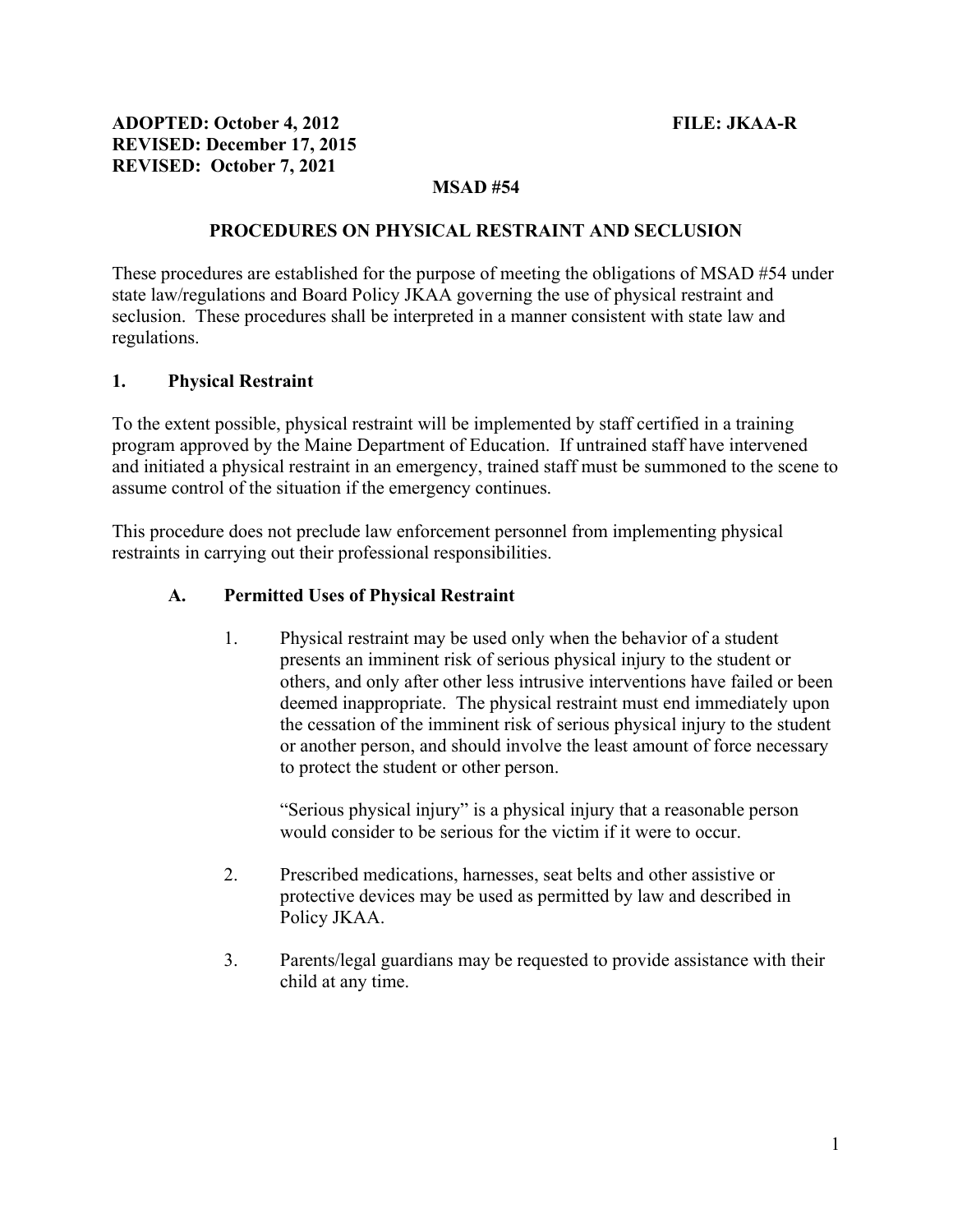### B. Prohibited Forms and Uses of Physical Restraint

- 1. Physical restraint used for punitive purposes; as a therapeutic or educational intervention; for staff convenience; or to control challenging behavior.
- 2. Physical restraint used to prevent property destruction or disruption of the environment in the absence of a risk of serious physical injury.
- 3. Physical restraint that is life threatening, restricts breathing or restricts blood flow to the brain, including prone restraint.
- 4. Physical restraint that relies on pain for control, including but not limited to joint hyperextension, excessive force, unsupported take-downs (e.g., tackles), the use of any physical structure (e.g., wall, railing or post), punching and hitting.
- 5. Physical restraint that is contraindicated based on the child's disability, health care needs, or medical or psychiatric condition if documented in:
	- A health care directive or medical management plan;
	- A school-approved behavior plan;
	- An IEP or an Individual Family Service Plan (IFSP); or
	- A school-approved 504 or ADA plan.
- 6. Aversive procedures, and mechanical and chemical restraints.
	- a. Aversive procedures are defined as the use of a substance or stimulus, intended to modify behavior, which the person administering it knows or should know is likely to cause physical and/or emotional trauma to a student, even when the substance or stimulus appears to be pleasant or neutral to others. Such substances and stimuli include but are not limited to infliction of bodily pain (e.g., hitting, pinching, slapping); water spray; noxious fumes; extreme physical exercise; costumes or signs.
	- b. Mechanical restraints are defined as any restraint that uses a device to restrict a student's freedom of movement. Such restraints do not include adaptive devices or mechanical supports to achieve proper body position, balance or alignment to allow greater freedom of movement, or the use of vehicle safety restraints when used as intended during the transport of a student in a moving vehicle.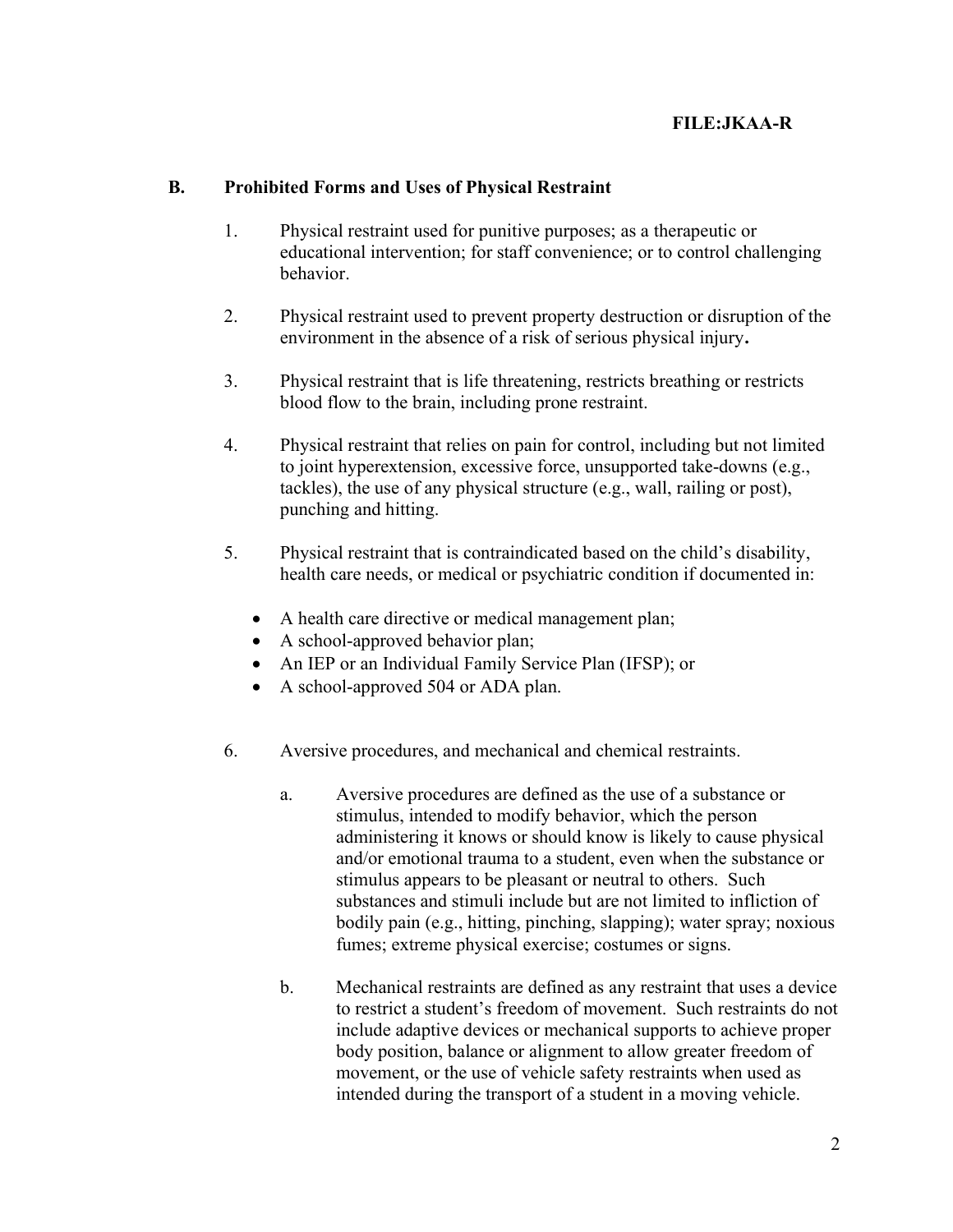c. Chemical restraints are defined as the use of drug or medication that is not prescribed as the standard treatment of a student's medical or psychiatric condition by a licensed physician or other qualified health professional acting under the scope of the professional's authority under state law that is used on a student to control behavior or restrict freedom of movement.

## C. Monitoring Students in Physical Restraint

- 1. At least two adults must be present at all times when physical restraint is used except when, for safety reasons, waiting for a second adult to arrive is precluded by the particular circumstances.
- 2. The student must be continuously monitored until they no longer present a risk of injury or harm to the student or others.
- 3. If an injury occurs, applicable school policies and procedures should be followed.

## D. Termination of Physical Restraint

- 1. The staff involved in the use of physical restraint must continually assess for signs that the student is no longer presenting an imminent risk of serious physical injury to themselves or others, and the physical restraint must be discontinued immediately after it is determined that the imminent risk of serious physical harm has ended.
	- a. The time a student is in physical restraint must be monitored and recorded.
	- b. If physical restraint continues for more than ten (10) minutes, an administrator/designee shall determine whether continued physical restraint is warranted, and shall continue to monitor the status of the physical restraint every ten (10) minutes until the restraint is terminated.
	- c. If attempts to release a student from physical restraint have been unsuccessful and the student continues to present behaviors that create an imminent risk of serious physical injury to the student or others, then staff may request additional assistance from other school staff, parents, medical providers, or other appropriate persons or organizations.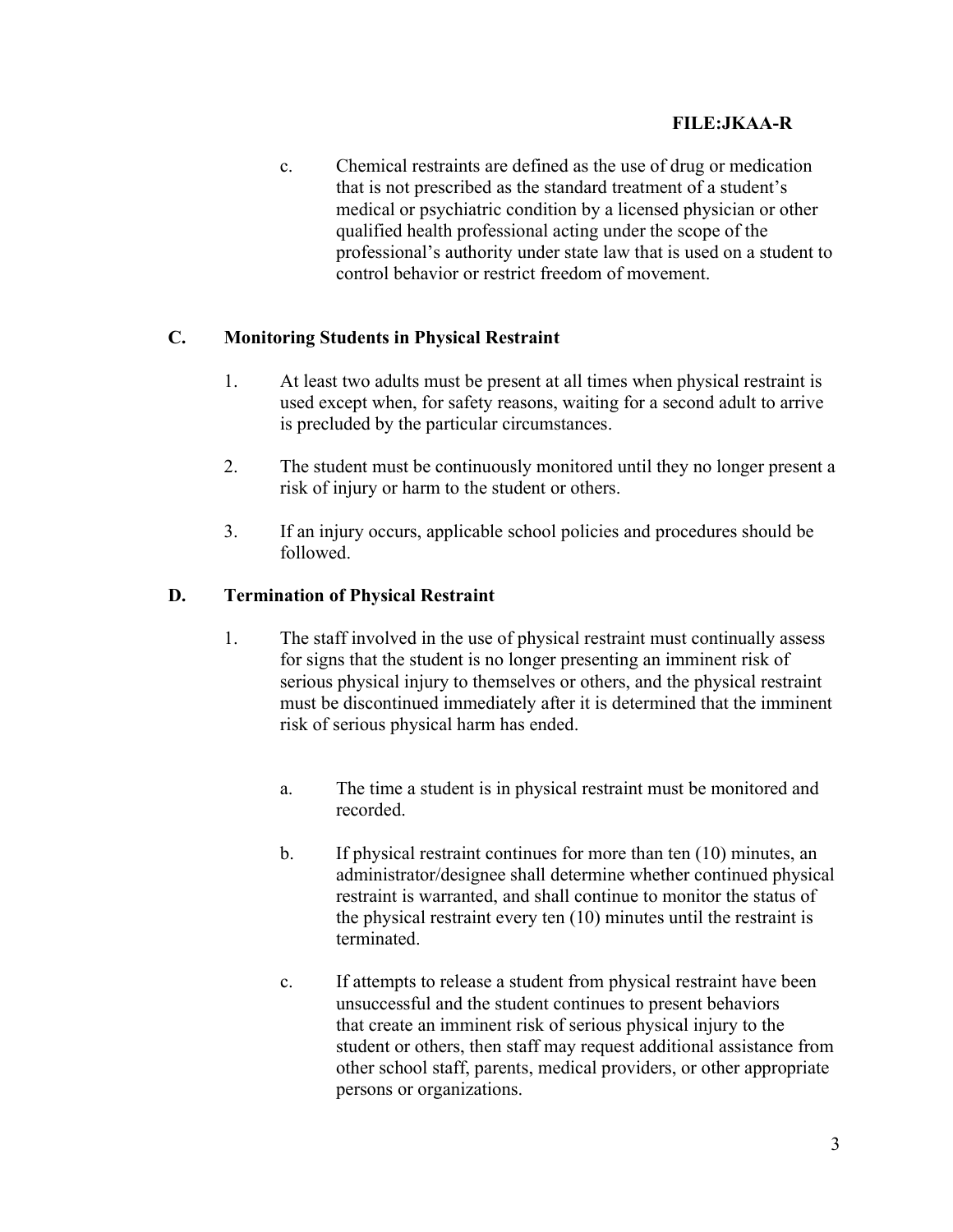### 2. Seclusion

To the extent possible, seclusion will be implemented by staff certified in a training program approved by the Maine Department of Education. If untrained staff have intervened and initiated seclusion in an emergency, trained staff must be summoned to the scene as soon as possible.

A "timeout" where a student requests, or complies with an adult request for, a break is not considered seclusion under this procedure. Seclusion also does not include any situation where others are present in the room or clearly defined area with the student (including but not limited to classrooms, offices and other school locations).

### A. Permitted Uses and Location of Seclusion

- 1. Seclusion may be used only as an emergency intervention when the behavior of a student presents an imminent risk of serious bodily to the student or others, and only after other less intrusive interventions have failed or been deemed inappropriate. The seclusion must end immediately upon the cessation of the imminent risk of serious physical injury to the student or another person. "Serious physical injury" is a physical injury that a reasonable person would consider to be serious for the victim if it were to occur.
- 2. Seclusion may be achieved in any part of a school building with adequate light, heat, ventilation and of normal room height.
	- a. Seclusion may not take place in a locked room.
	- b. If a specific room is designated as a seclusion room, it must be a minimum of sixty (60) square feet; have adequate light, heat and ventilation; be of normal room height; contain an unbreakable observation window in a wall or door; and must be free of hazardous material and objects which the student could use to selfinflict bodily injury.
- 3. Parents/legal guardians may be requested to provide assistance with their child at any time.

#### B. Prohibited Uses of Seclusion

1. Seclusion used for punitive purposes; as a therapeutic or educational intervention; for staff convenience; or to control challenging behavior.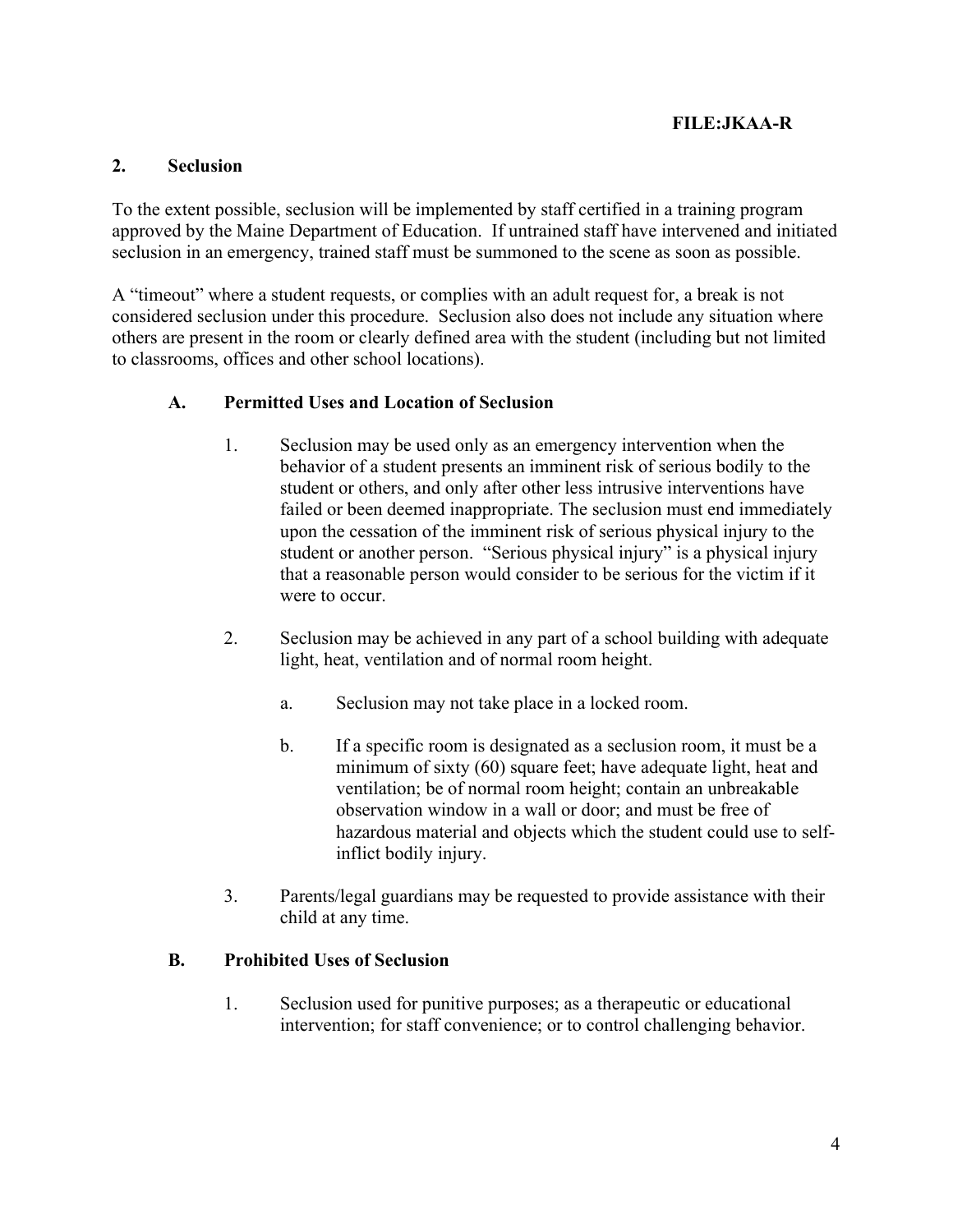- 2. Seclusion used solely to prevent property destruction or disruption of the environment in the absence of an imminent risk of serious physical injury or harm.
- 3. Seclusion that is life threatening.
- 4. Seclusion that is contraindicated based on the child's disability, health care needs, or medical or psychiatric condition if documented in:
	- a. A health care directive or medical management plan;
	- b. A school-approved behavior plan;
	- c. An IEP or IFSP; or
	- d. A school-approved 504 or ADA plan.

### C. Monitoring Students in Seclusion

- 1. At least one adult must be physically present at all times to continuously monitor a student in seclusion. The adult, while not present in the room or defined area, must be situated so that the student is visible at all times.
- 2. The student must be continuously monitored until they no longer present an imminent risk of serious physical injury to the student or others.
- 3. If an injury occurs, applicable school policies and procedures should be followed.

### D. Termination of Seclusion

- 1. The staff involved in the seclusion must continually assess for signs that the student is no longer presenting an imminent risk of serious physical injury to the student or others, and the seclusion must be discontinued as soon as the imminent risk ceases.
	- a. The time a student is in seclusion must be monitored and recorded.
	- b. If seclusion continues for more than ten (10) minutes, an administrator /designee shall determine whether continued seclusion is warranted, and shall continue to monitor the status of the seclusion every ten (10) minutes until the seclusion is terminated.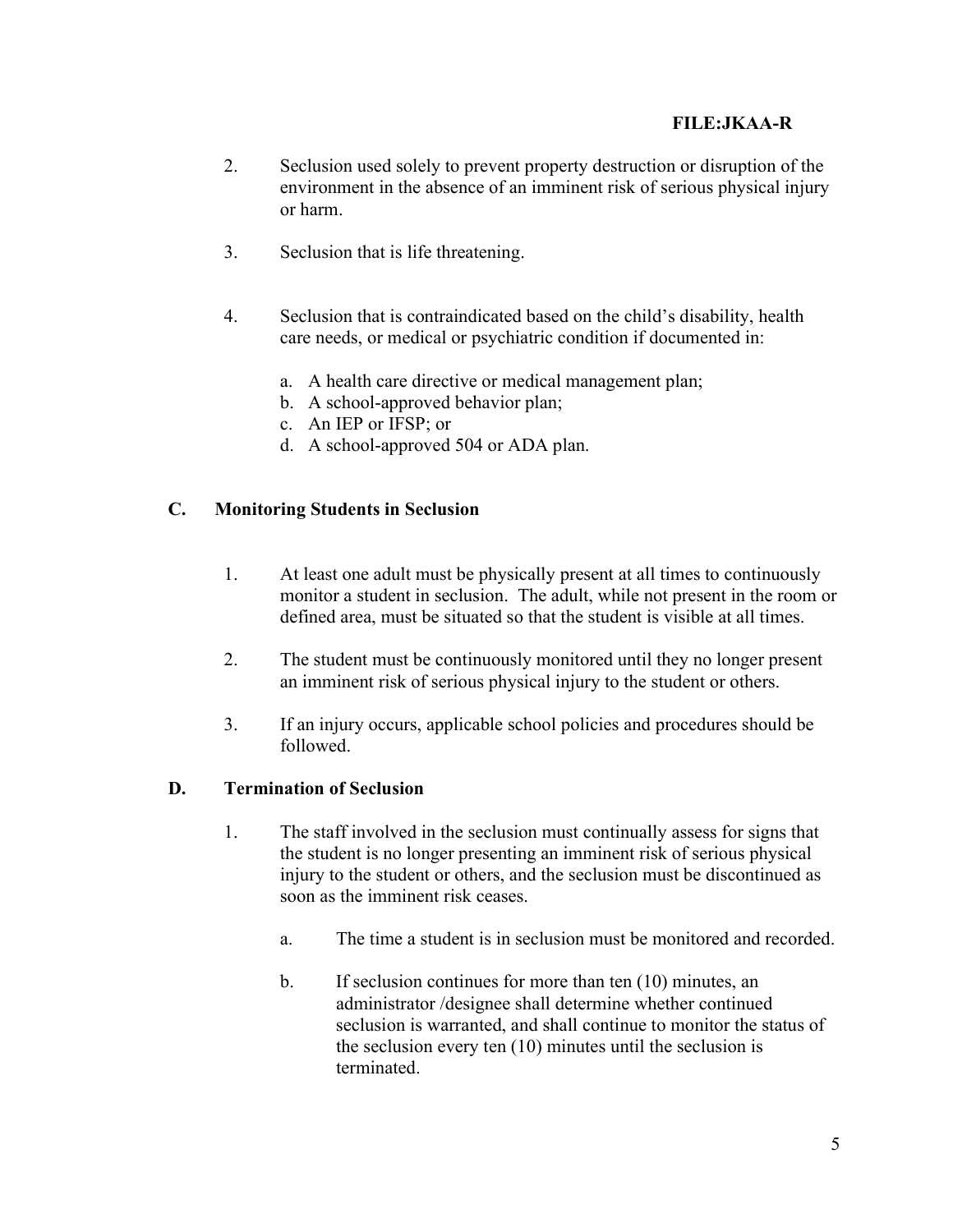c. If attempts to release a student from seclusion have been unsuccessful and the student continues to present behaviors that create an imminent risk of serious physical injury to the student or others, then staff may request additional assistance from other school staff, parents, medical providers, or other appropriate persons or organizations.

### 4. Notification and Reports of Physical Restraint and Seclusion Incidents

For the purposes of this procedure, an "incident" consists of all actions between the time a student begins to create an imminent risk of serious physical injury and the time the student ceases to pose an imminent risk and returns to their regular programming.

### A. Notice Requirements

After each incident of physical restraint or seclusion:

- 1. A staff member involved in the incident shall make an oral notification to the administrator/designee as soon as possible, but no later than the end of the school day. (For students in out-of-district placements, the entity must make this report to the sending school within 24 hours or by the next business day.)
- 2. An administrator/designee shall notify the parent/legal guardian about the physical restraint or seclusion (and any related first aid provided) as soon as practical, but within the school day in which the incident occurred. The administrator/designee must utilize all available phone numbers or other available contact information to reach the parent/legal guardian. If the parent/legal guardian is unavailable, the administrator/ designee must leave a message (if the parent/legal guardian has a phone and message capability) to contact the school as soon as possible. The parent/legal guardian must be informed that written documentation will be provided within seven (7) calendar days.
- 3. If the physical restraint or seclusion incident occurred outside the school day, the notifications must be made as soon as possible and in accordance with MSAD #54's usual emergency notification procedures.
- 4. If serious bodily injury or death of a student occurs during the implementation of physical restraint or seclusion, MSAD #54's emergency notification procedures shall be followed and an administrator/designee shall notify the Maine Department of Education within twenty-four (24) hours or the next business day.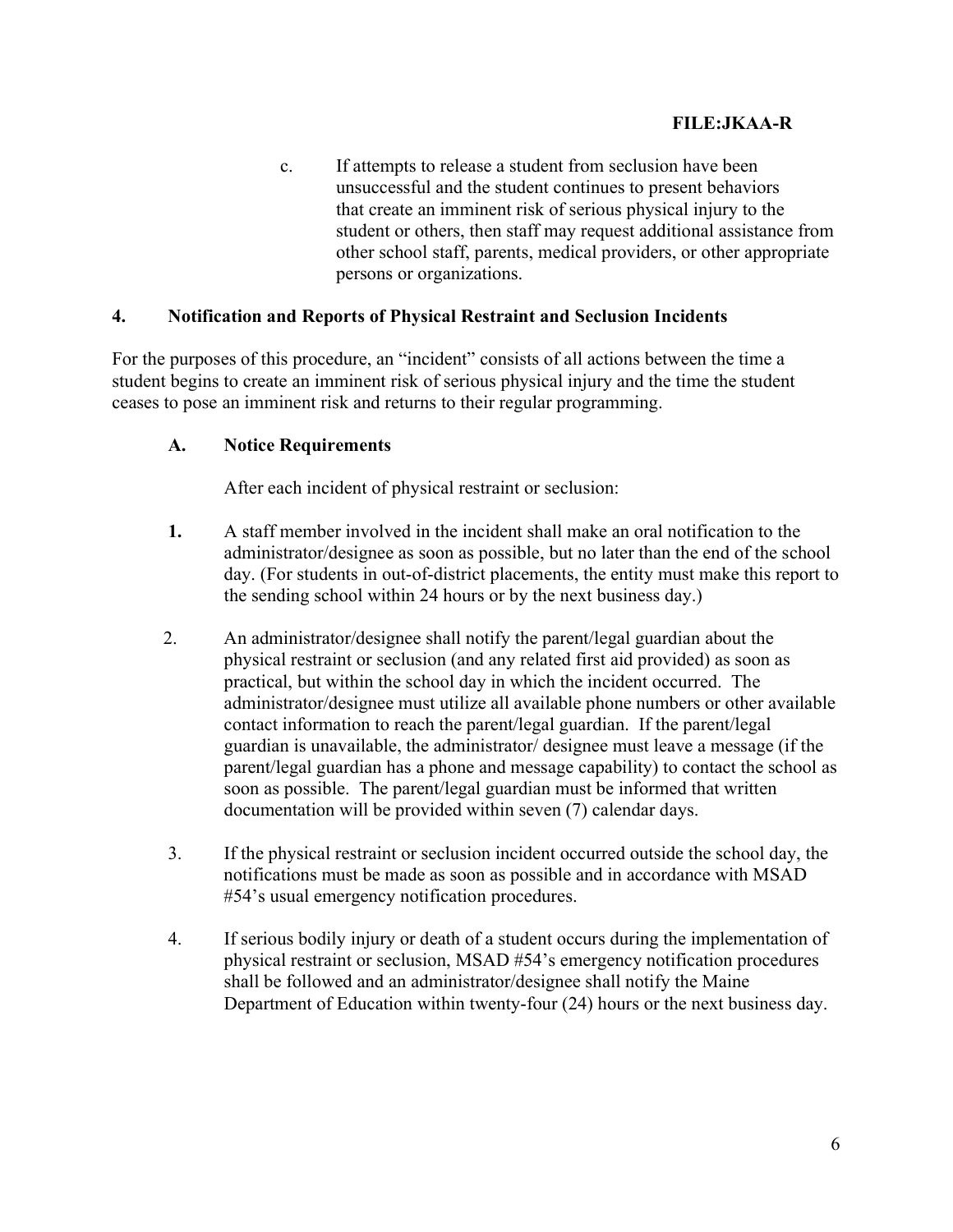### B. Incident Reports

Each use of physical restraint or seclusion must be documented in an incident report. The incident report must be completed and provided to an administrator/designee as soon as practical, and in all cases within two (2) school days of the incident. The parent/legal guardian must be provided a copy of the incident report within seven (7) calendar days of the incident. (For students in out-of-district placements, the entity must make the incident report to the sending school.)

The incident report must include the following elements:

- 1. Student name;
- 2. Age, gender and grade;
- 3. Location of the incident;
- 4. Date of the incident;
- 5. Date of report;
- 6. Person completing the report;
- 7. Beginning and ending time of each physical restraint and/or seclusion;
- 8. Total time of incident;
- 9. Description of prior events and circumstances;
- 10. Less restrictive interventions tried prior to the use of physical restraint and/or seclusion and, if none were used, the reasons why;
- 11. The student behavior justifying the use of physical restraint or seclusion;
- 12. A detailed description of the physical restraint or seclusion used;
- 13. The staff person(s) involved, their role in the physical restraint or seclusion, and whether each person is certified in an approved training program;
- 14. Description of the incident, including the resolution and process of returning the student to their program, if appropriate;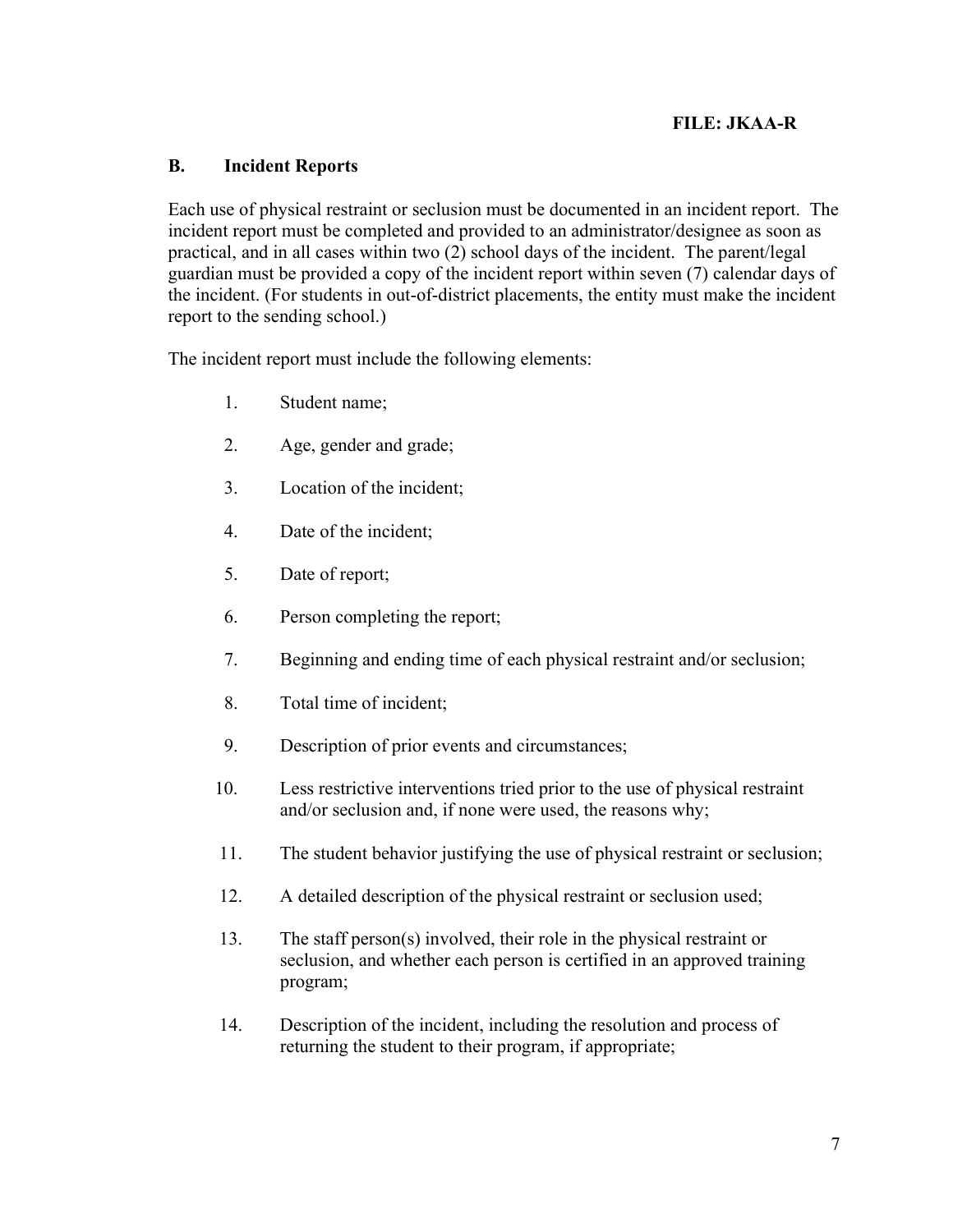- 15. Whether the student has an IEP, 504 Plan, behavior plan, IHP (individual health plan) or any other plan;
- 16. If a student and/or staff sustained bodily injury, the date and time of nurse or other response personnel notification and any treatment administered;
- 17. The date, time and method of parent/legal guardian notification;
- 18. The date and time of administrator/designee notification.
- 19. Date and time of staff debriefing.

Copies of the incident reports shall be maintained in the student's file and in the school office.

### 5. MSAD #54 Response Following the Use of Physical Restraint or Seclusion

- A. Following each incident of physical restraint or seclusion, an administrator /designee shall take these steps within two (2) school days (unless serious bodily injury requiring emergency medical treatment occurred, in which case these steps must take place as soon as possible, but no later than the next school day):
	- 1. Review the incident with all staff persons involved to discuss: (a) whether the use of physical restraint or seclusion complied with state and school board requirements and (b) how to prevent or reduce the need for physical restraint and/or seclusion in the future.
	- 2. Meet with the student who was physically restrained or secluded to discuss: (a) what triggered the student's escalation and (b) what the student and staff can do to reduce the need for physical restraint and/or seclusion in the future.
- B. Following the meetings, staff must develop and implement a written plan for response and de-escalation for the student. If a plan already exists, staff must review it and make revisions, if appropriate. For the purposes of this procedure, "de-escalation" is the use of behavior management techniques intended to cause a situation involving problem behavior of a student to become more controlled, calm and less dangerous, thus reducing the risk of injury or harm.

#### 6. Procedure for Students with Three Incidents in a School Year

 MSAD #54 will make reasonable, documented efforts to encourage parent/legal guardian participation in the meetings required in this section, and to schedule meetings at times convenient for parents/legal guardians to attend.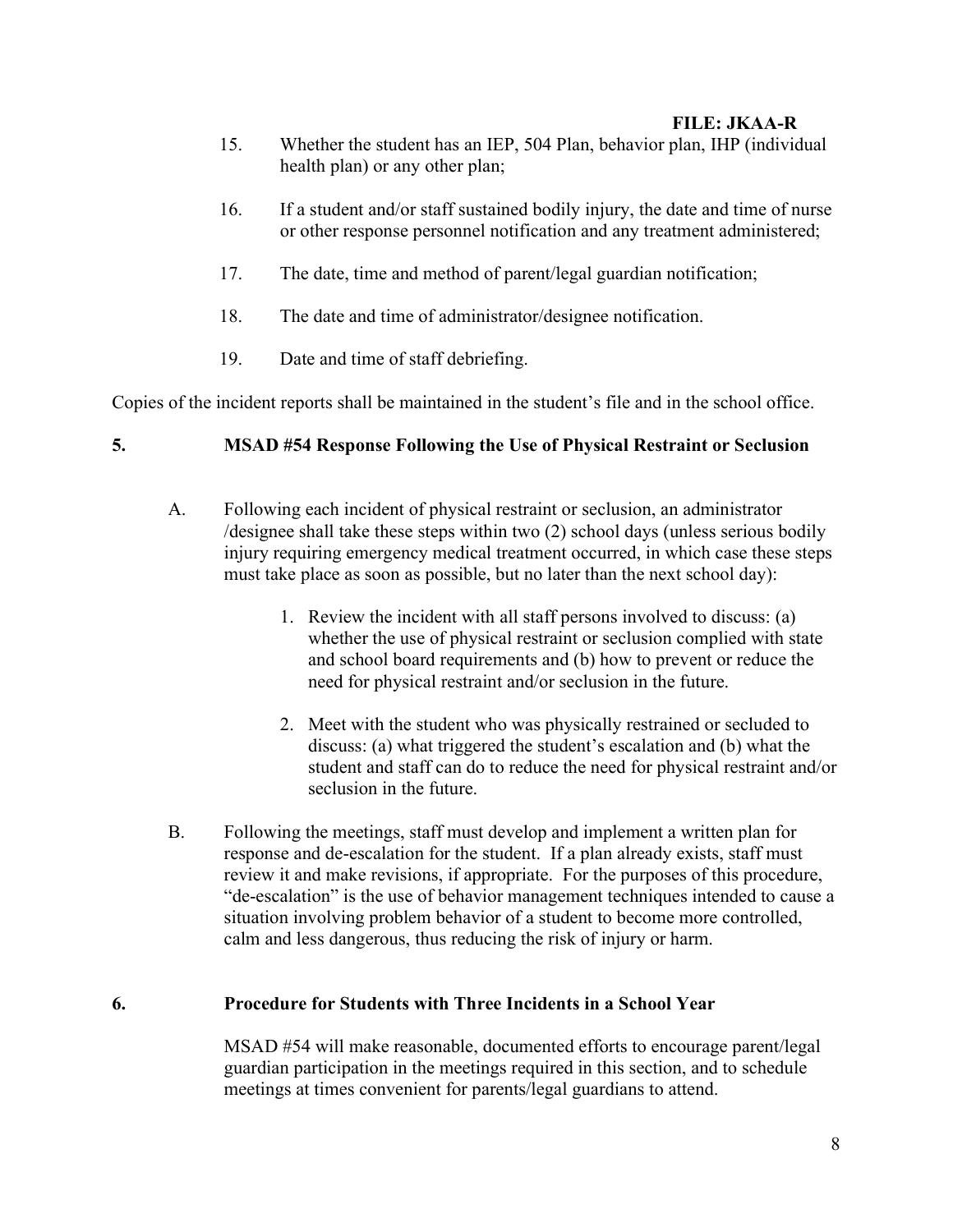### A. Special Education/504 Students

 1. After the third incident of physical restraint and/or seclusion in one school year, the student's IEP or 504 Team shall meet within ten (10) school days of the third incident to discuss the incident and consider the need to conduct an FBA (functional behavioral assessment) and/or develop a BIP (behavior intervention plan), or amend an existing one.

### B. All Other Students

- 1. A team consisting of the parent/legal guardian, administrator /designee, a teacher for the student, a staff member involved in the incident (if not the administrator/designee or teacher already invited), and other appropriate staff shall meet within ten (10) school days to discuss the incidents.
- 2. The team shall consider the appropriateness of a referral to special education and, regardless of whether a referral to special education is made, the need to conduct an FBA (functional behavioral assessment) and/or develop a BIP (behavior intervention plan).

#### 7. Cumulative Reporting Requirements

#### A. Reports within MSAD 54

- 1. Each building administrator must report the following data on a quarterly and annual basis:
	- a. Aggregate number of uses of physical restraint;
	- b. Aggregate number of students placed in physical restraint;
	- c. Aggregate number of uses of seclusion;
	- d. Aggregate number of students placed in seclusion;
	- e. Aggregate number of students with disabilities having IEPs or 504/ADA plans who are placed in physical restraint;
	- f. Aggregate number of students with disabilities having IEPs or 504/ADA plans who are placed in seclusion;